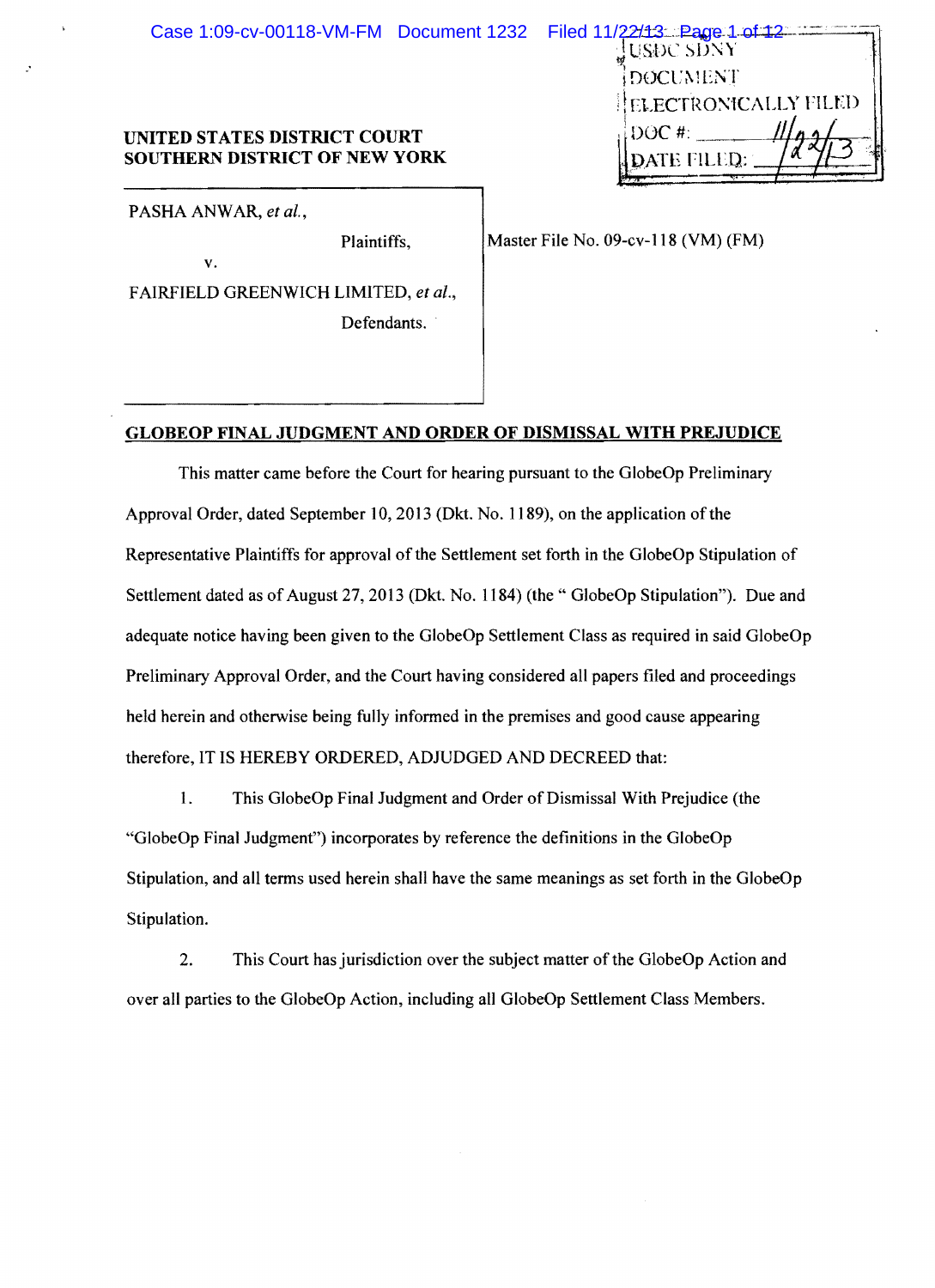3. The distribution of the GlobeOp Notice and the publication of the GlobeOp Summary Notice, as provided for in the GlobeOp Preliminary Approval Order, constituted the best notice practicable under the circumstances, including individual notice to all GlobeOp Settlement Class Members who could be identified through reasonable effort. Said notices fully satisfied the requirements of Federal Rule of Civil Procedure 23, Section  $21D(a)(7)$  of the Securities Exchange Act of 1934, as amended by the Private Securities Litigation Reform Act of 1995 (15 U.S.C.  $\P$ 78u-4(a)(7)), the requirements of due process, and any other applicable law.

4. The Court finds that GlobeOp has provided notice pursuant to the Class Action Fairness Act of 2005, 28 U.S.C. §§ 1715.

5. The Court finds that the prerequisites for a class action under Rule 23(a) and (b)(3) ofthe Federal Rules of Civil Procedure have been satisfied in that: (a) the number of GlobeOp Settlement Class Members is so numerous that joinder of all members thereof is impracticable; (b) there are questions of law or fact common to the GlobeOp Settlement Class that predominate over any individual questions; (c) the claims ofthe Representative Plaintiffs are typical of the claims of the GlobeOp Settlement Class they seek to represent; (d) the Representative Plaintiffs fairly and adequately represent the interests ofthe GlobeOp Settlement Class; and (e) a class action is superior to other available methods for the fair and efficient adjudication of the GlobeOp Action.

6. Pursuant to Rule 23(a) and (b)(3) of the Federal Rules of Civil Procedure, the Court hereby certifies the GlobeOp Action as a class action for purposes of this GlobeOp Settlement only, and certifies as the GlobeOp Settlement Class all Persons who purchased or held interests in Greenwich Sentry, L.P. or Greenwich Sentry Partners L.P. (the "Funds") from October 31, 2003 through September 1, 2006, who were investors in the Funds as of December

177331·3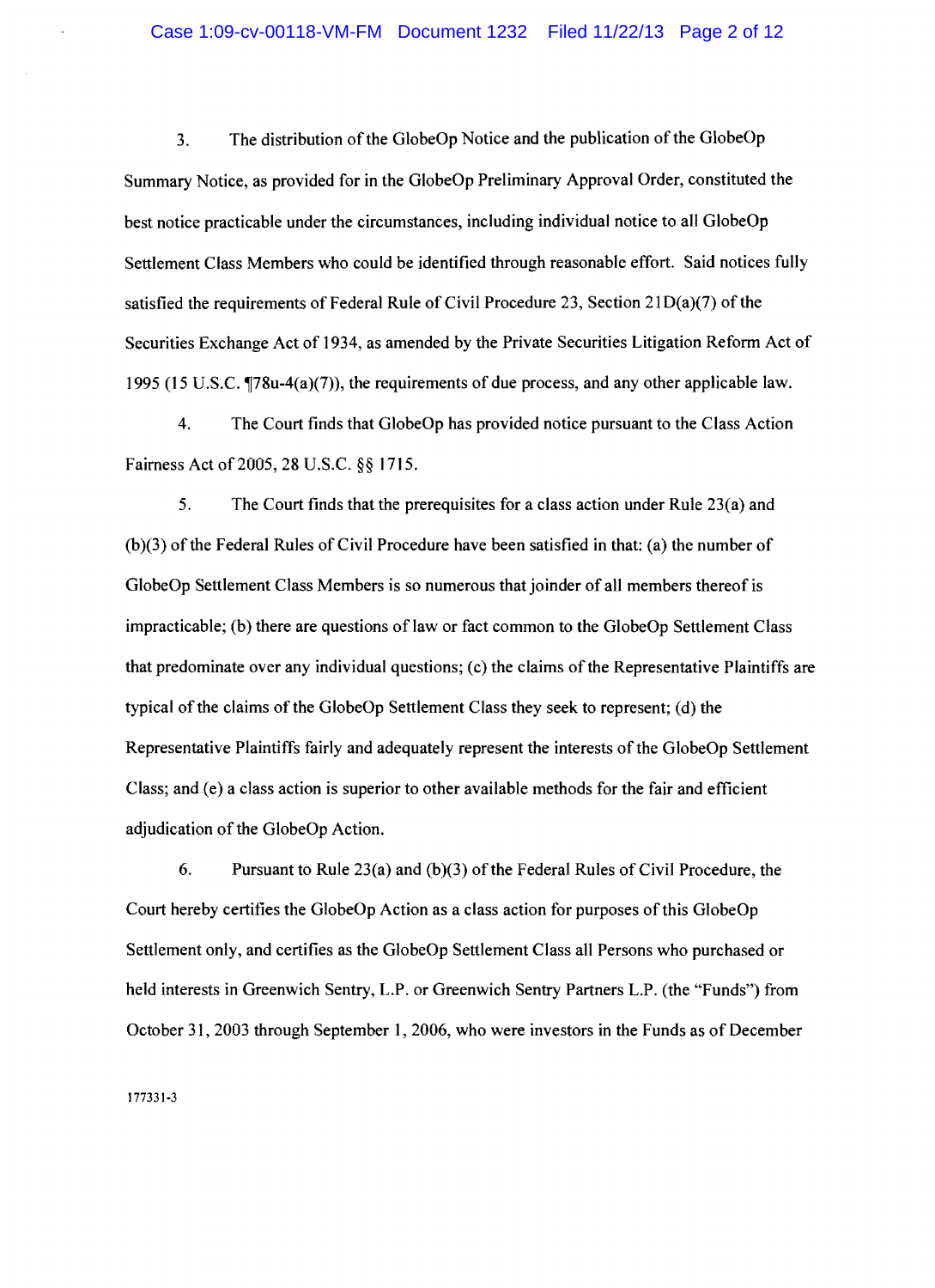10, 2008 and suffered a Net Loss of principal on their investment, excluding (i) those Persons who timely and validly requested exclusion from the GlobeOp Settlement Class and who did not validly revoke such request for exclusion; (ii) those Persons who have been dismissed from this Action with prejudice; and (iii) the FG Defendants, GlobeOp, or the Non-Settling Defendants, and any entity in which those Persons have a controlling interest, and their officers, directors, affiliates, employees, legal representatives, and immediate family members, and heirs, successors, subsidiaries and assigns of such Persons. The definition of the GlobeOp Settlement Class, agreed to by the Settling Parties for purposes of settlement only, includes GlobeOp Settlement Class Members in the twenty-five countries (the "Excluded Countries"), if any, that were excluded from the definition of the litigation class that was certified pursuant to the Court's February 25, 2013 Decision and Order (Dkt. No. 1052) (the "Class Certification Order"). Accordingly, GlobeOp Settlement Class Members in the Excluded Countries (if any) can make claims and shall be paid in accordance with the Plan of Allocation for the GlobeOp Settlement.

7. The GlobeOp Settlement Class consists of all investors referenced in Plaintiffs' Second Consolidated Amended Complaint dated September 29,2009 on whose behalf plausible claims against GlobeOp were asserted.

8. This Final Judgment supersedes the Court's Class Certification Order with respect to G1obeOp, which shall have no further force or effect with respect to GlobeOp.

9. Pursuant to Rule 23 of the Federal Rules of Civil Procedure, this Court hereby approves the GlobeOp Settlement set forth in the GlobeOp Stipulation and finds that said GlobeOp Settlement is, in all respects, fair, reasonable and adequate to, and is in the best interests of, the Representative Plaintiffs, the GlobeOp Settlement Class and each ofthe GlobeOp Settlement Class Members. This Court further finds the GlobeOp Settlement set forth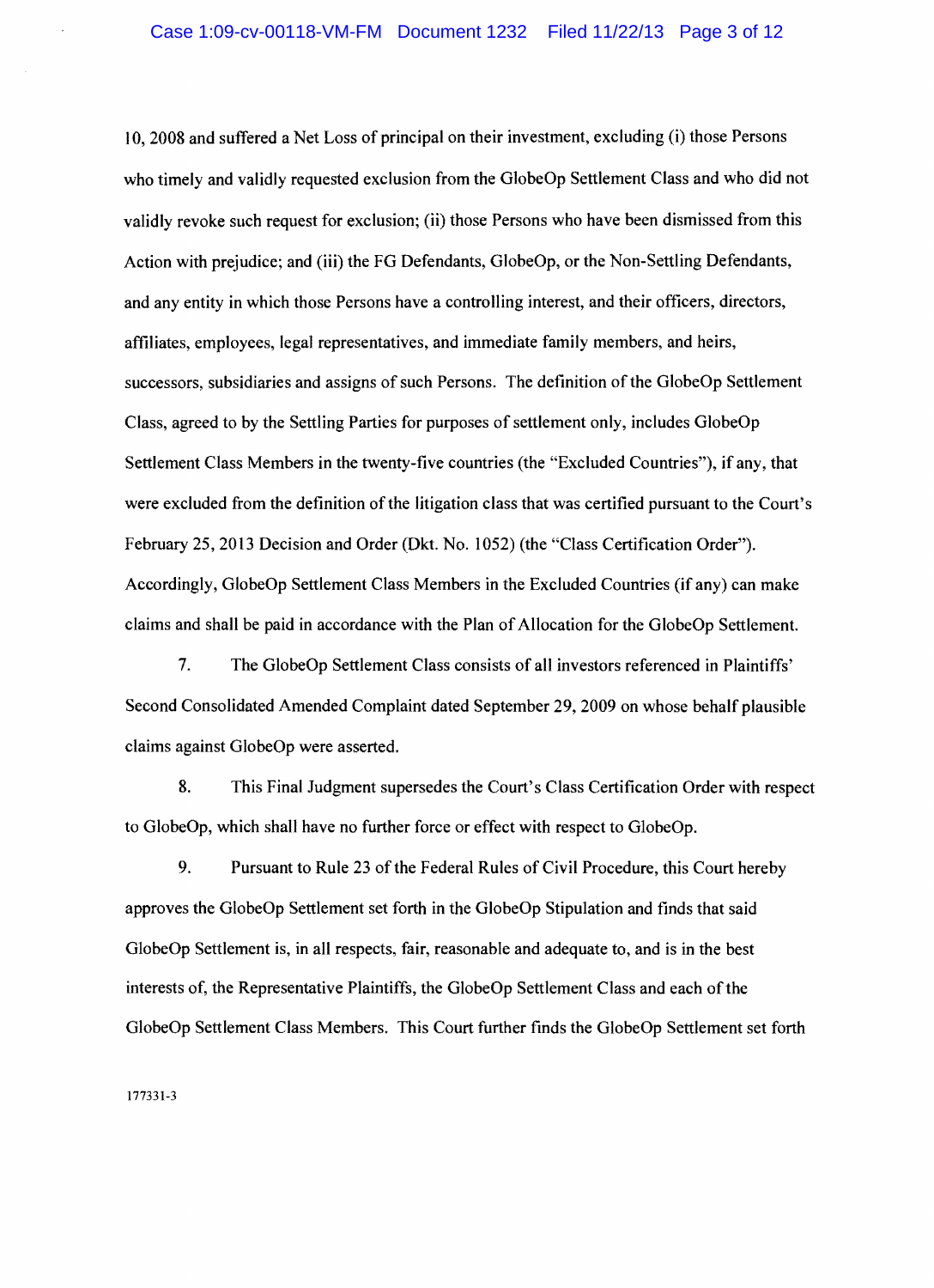in the GlobeOp Stipulation is the result of good faith, arm's-length negotiations between experienced counsel representing the interests of the Representative Plaintiffs, GlobeOp Settlement Class Members and GlobeOp. Accordingly, the GlobeOp Settlement embodied in the GlobeOp Stipulation is hereby approved in all respects and shall be consummated in accordance with its terms and provisions. The Settling Parties are hereby directed to perform the terms of the GlobeOp Stipulation.

10. In accordance with Paragraph I (d) of the GlobeOp Stipulation, for purposes of this GlobeOp Final Judgment, the term "Claims" shall mean: any and all manner of claims, demands, rights, actions, potential actions, causes of action, liabilities, duties, damages, losses, diminutions in value, obligations, agreements, suits, fees, attorney's fees, expert or consulting fees, debts, expenses, costs, sanctions, judgments, decrees, matters, issues and controversies of any kind or nature whatsoever, whether known or unknown, contingent or absolute, liquidated or not liquidated, accrued or unaccrued, suspected or unsuspected, disclosed or undisclosed, apparent or not apparent, foreseen or unforeseen, matured or not matured, which now exist, or heretofore or previously existed, or may hereafter exist, (including, but not limited to, any claims arising under federal, state or foreign law, common law, bankruptcy law, statute, rule, or regulation relating to alleged fraud, breach of any duty, negligence, fraudulent conveyance, avoidance, violations of the federal securities laws, or otherwise), whether individual, class, direct, derivative, representative, on behalf of others, legal, equitable, regulatory, governmental or of any other type or in any other capacity.

11. In accordance with Paragraph 1(hh) of the Stipulation, for purposes of this GlobeOp Final Judgment, the term "Released Claims" shall mean: any and all Claims, including Unknown Claims, that have been, could have been, or in the future can or might be asserted in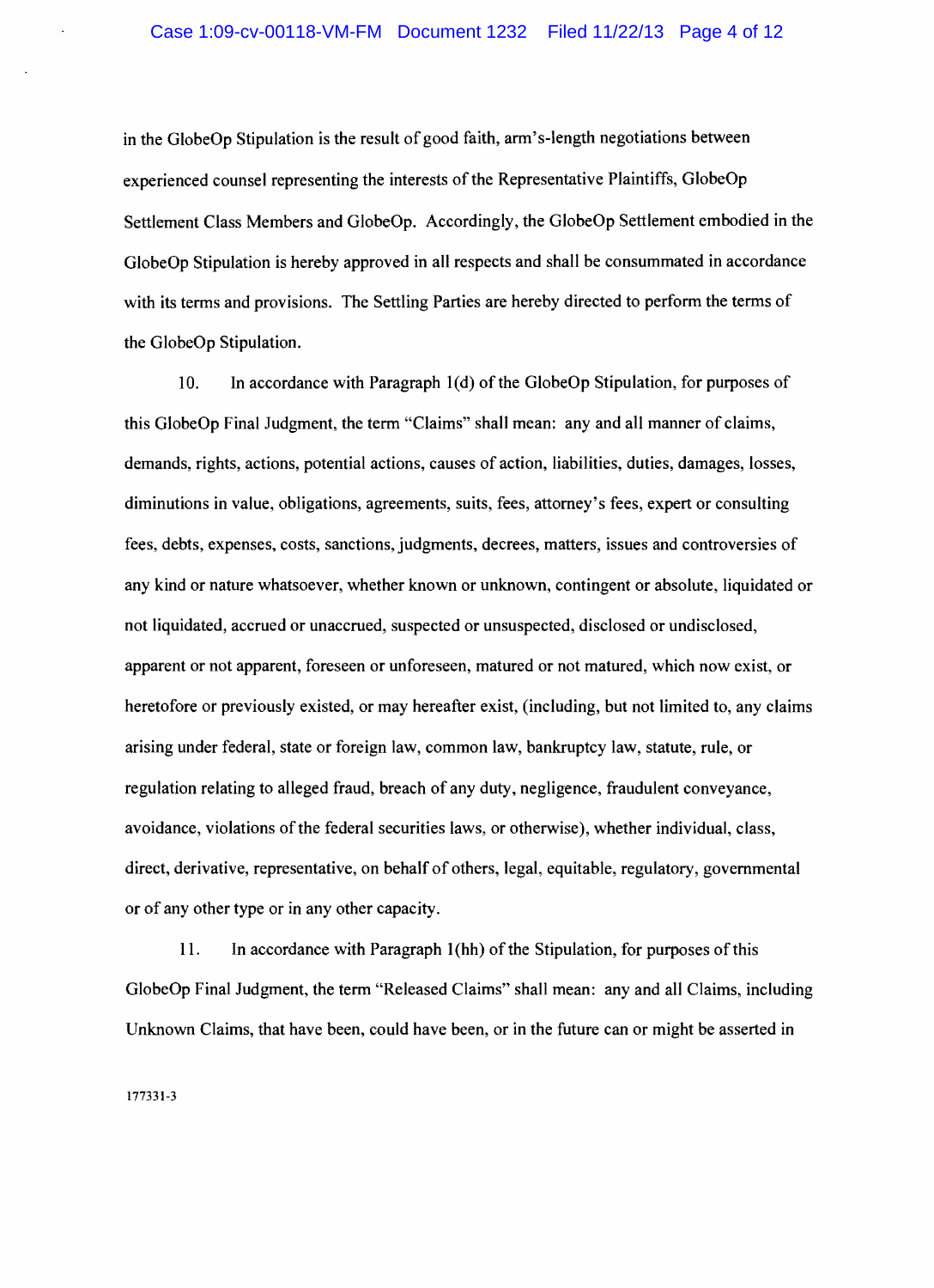any federal, state or foreign court, tribunal, forum or proceeding by on or behalf of any of the Releasing Parties against any one or more of the Released Parties, whether any such Released Parties were named, served with process, or appeared in the Action, which have arisen, could have arisen, arise now, or hereafter arise out of or relate in any manner to the allegations, facts, events, matters, acts, occurrences, statements, representations, misrepresentations, omissions, or any other matter, thing or cause whatsoever, or any series thereof, embraced, involved, or set forth in, or referred to or otherwise related in any way, directly or indirectly, to the GlobeOp Action.

12. In accordance with Paragraph 1(ii) of the Stipulation, for purposes of this Final Judgment, the term "Released Parties" shall mean: GlobeOp, its past, present and future, direct or indirect, parent entities, associates, affiliates, and subsidiaries, each and all oftheir respective past, present, and future directors, officers, partners, alleged partners, stockholders, predecessors, successors and employees, and in their capacity as such, each and all of their attorneys, advisors, consultants, trustees, insurers, co-insurers, reinsurers, representatives, and assigns, as well as Crystal & Company, Fireman's Fund Insurance Company, and Those Underwriters at Lloyd's London Subscribing to Policy No. B0621PFCC00211.

13. In accordance with Paragraph  $1(ij)$  of the Stipulation, for purposes of this Final Judgment, the tenn "Releasing Parties" shall mean: the Representative Plaintiffs, each and every member of the GlobeOp Settlement Class and each of their respective predecessors, successors, assigns, attorneys, heirs, representatives, administrators, executors, devisees, legatees, and estates.

14. In accordance with Paragraph 1(00) of the Stipulation, for purposes of this Final Judgment, the term "Unknown Claims" shall mean: all claims, demands, rights, liabilities, and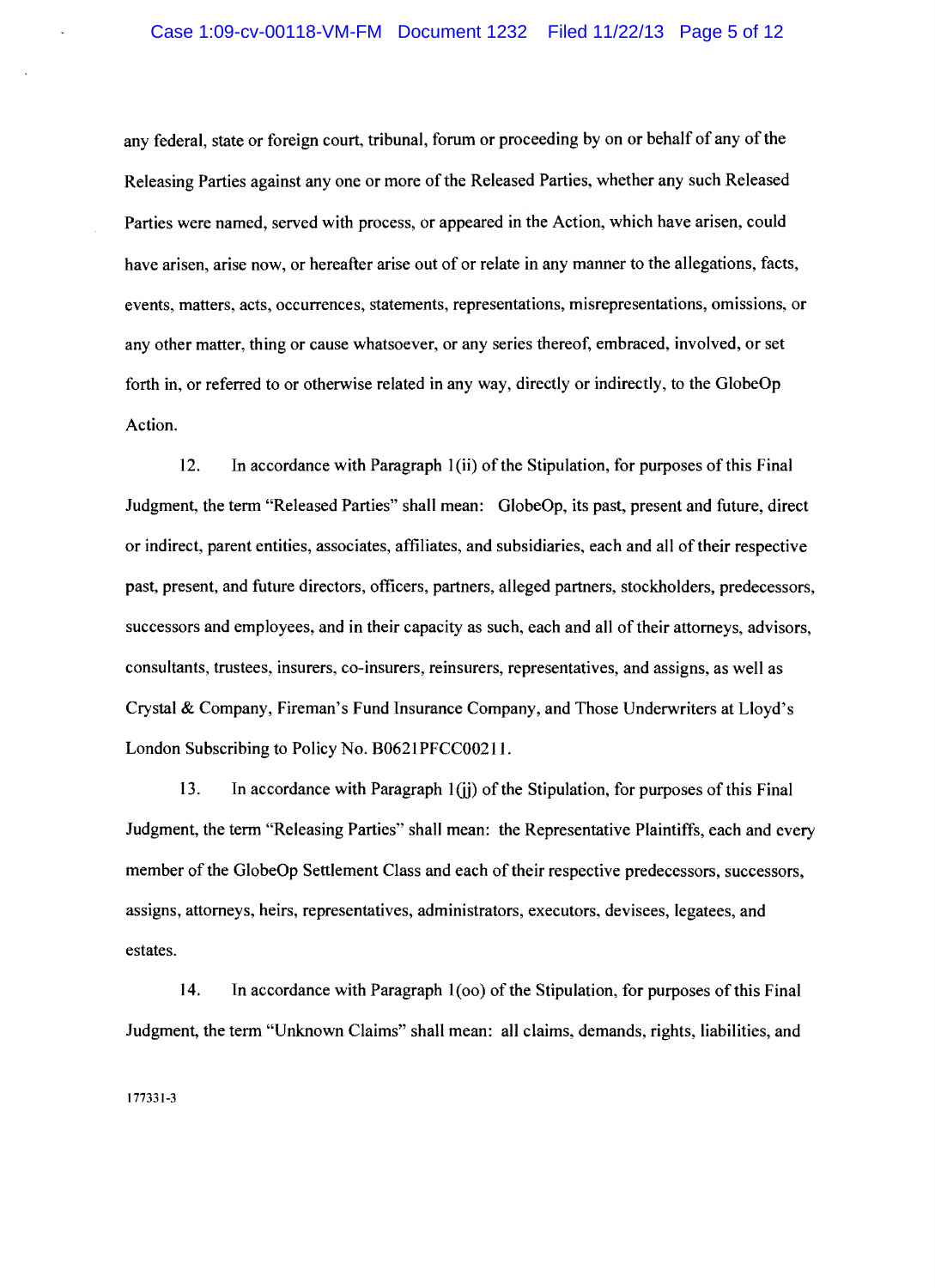causes of action of every nature and description which any GlobeOp Settlement Class Member does not know or suspect to exist in his, her or its favor at the time of the release of the Released Parties which, if known by him, her or it, might have affected his, her or its settlement with and release of the Released Parties, or might have affected his, her or its decision not to opt-out or object to this GlobeOp Settlement.

15. Except as to any individual claim of those Persons (identified in Exhibit 1 attached hereto), who pursuant to the GlobeOp Notice, timely requested exclusion from the GlobeOp Settlement Class before the October 25,2013 deadline and who do not validly revoke such requests for exclusion, the Action and all claims contained therein, as well as all of the Released Claims, are dismissed with prejudice as to GlobeOp. The parties are to bear their own costs, except as otherwise provided in the GlobeOp Stipulation.

16. The Releasing Parties, their successors and assigns, and any other Person claiming (now or in the future) through or on behalf of them, regardless of whether any such Releasing Party ever seeks or obtains by any means, including without limitation by submitting a Proof of Claim, any disbursement from the Settlement Fund shall be deemed to have, and by operation of this GlobeOp Final Judgment shall have, fully, finally, and forever released, relinquished, and discharged all Released Claims (including Unknown Claims) against the Released Parties and shall have covenanted not to sue the Released Parties with respect to all such Released Claims, and shall be permanently barred and enjoined from asserting, commencing, prosecuting, instituting, assisting, instigating, or in any way participating in the commencement or prosecution of any action or other proceeding, in any forum, asserting any Released Claim, either directly, representatively, derivatively, or in any other capacity, against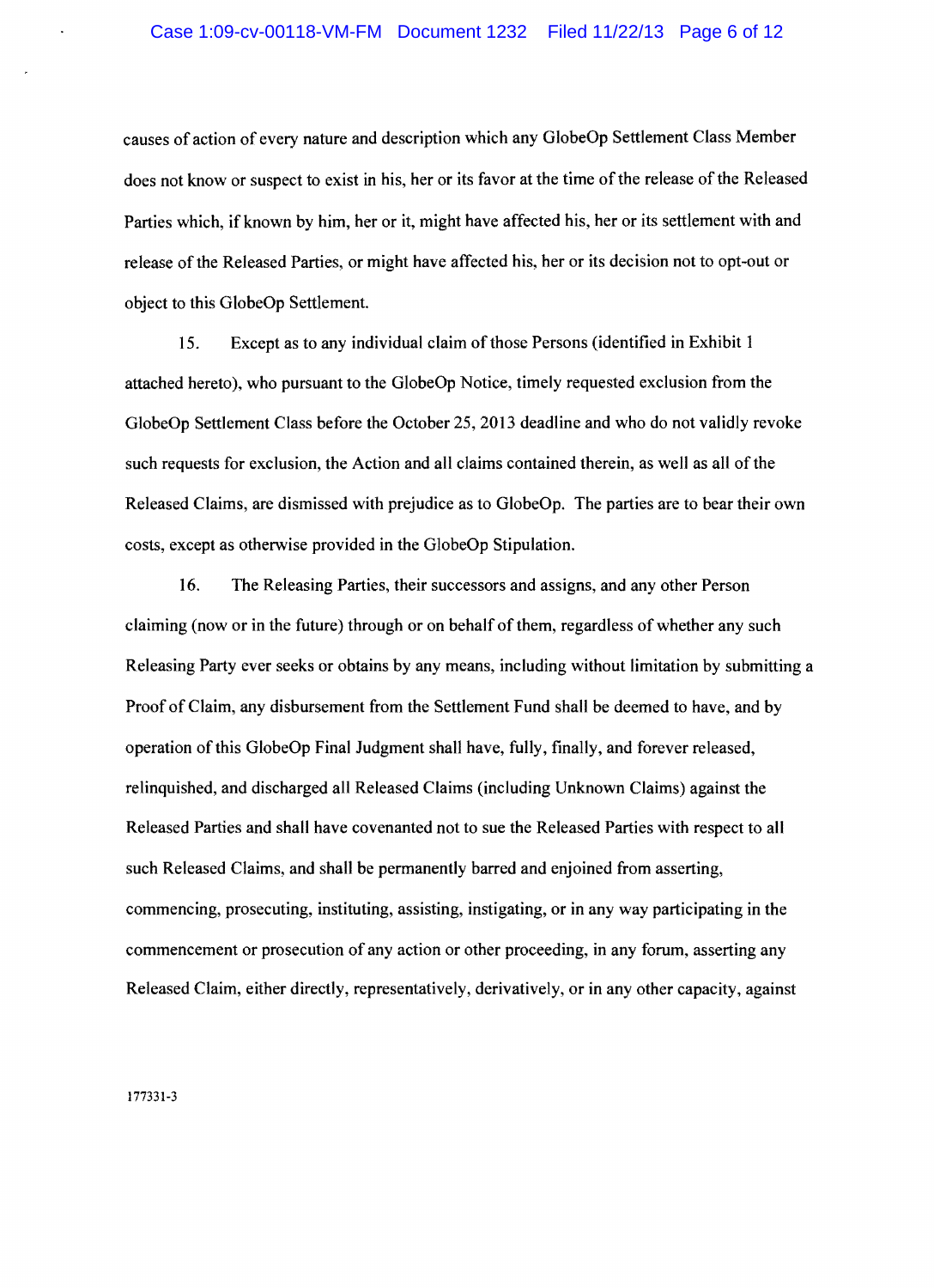any of the Released Parties. Nothing contained herein shall, however, bar the Releasing Parties from bringing any action or claim to enforce the terms of the Stipulation or this Final Judgment.

17. GlobeOp and the Released Parties, on behalf of themselves, their heirs, executors, predecessors, successors and assigns, shall be deemed to have, and by operation of this GlobeOp Final Judgment shall have, fully, finally, and forever released, relinquished, and discharged each and all of the Representative Plaintiffs, GlobeOp Settlement Class Members and Plaintiffs' Counsel from all Claims which arise out of, concern or relate to the institution, prosecution, settlement or dismissal of the GlobeOp Action (the "GlobeOp Released Claims"), and shall be permanently enjoined from prosecuting the GlobeOp Released Claims against the Representative Plaintiffs, GlobeOp Settlement Class Members and Plaintiffs' Counsel. Nothing contained herein shall, however, bar GlobeOp and the Released Parties from bringing any action or claim to enforce the terms of the GlobeOp Stipulation or this GlobeOp Final Judgment.

18. All Persons, including without limitation the Non-Settling Defendants, shall be permanently enjoined, barred and restrained from bringing, commencing, prosecuting or asserting any claims, actions, or causes of action for contribution, indemnity or otherwise against any of the Released Parties seeking as damages or otherwise the recovery of all or any part of any liability, judgment or settlement which they payor are obligated to payor agree to pay to the GlobeOp Settlement Class or any GlobeOp Settlement Class Member arising out of, relating to or concerning such Persons' participation in any acts, facts, statements or omissions that were or could have been alleged in the GlobeOp Action, whether arising under state, federal or foreign law as claims, cross-claims, counterclaims, third-party claims or otherwise, in the Court or any other federal, state, or foreign court, or in any arbitration proceeding, administrative agency proceeding, tribunal, or any other proceeding or forum.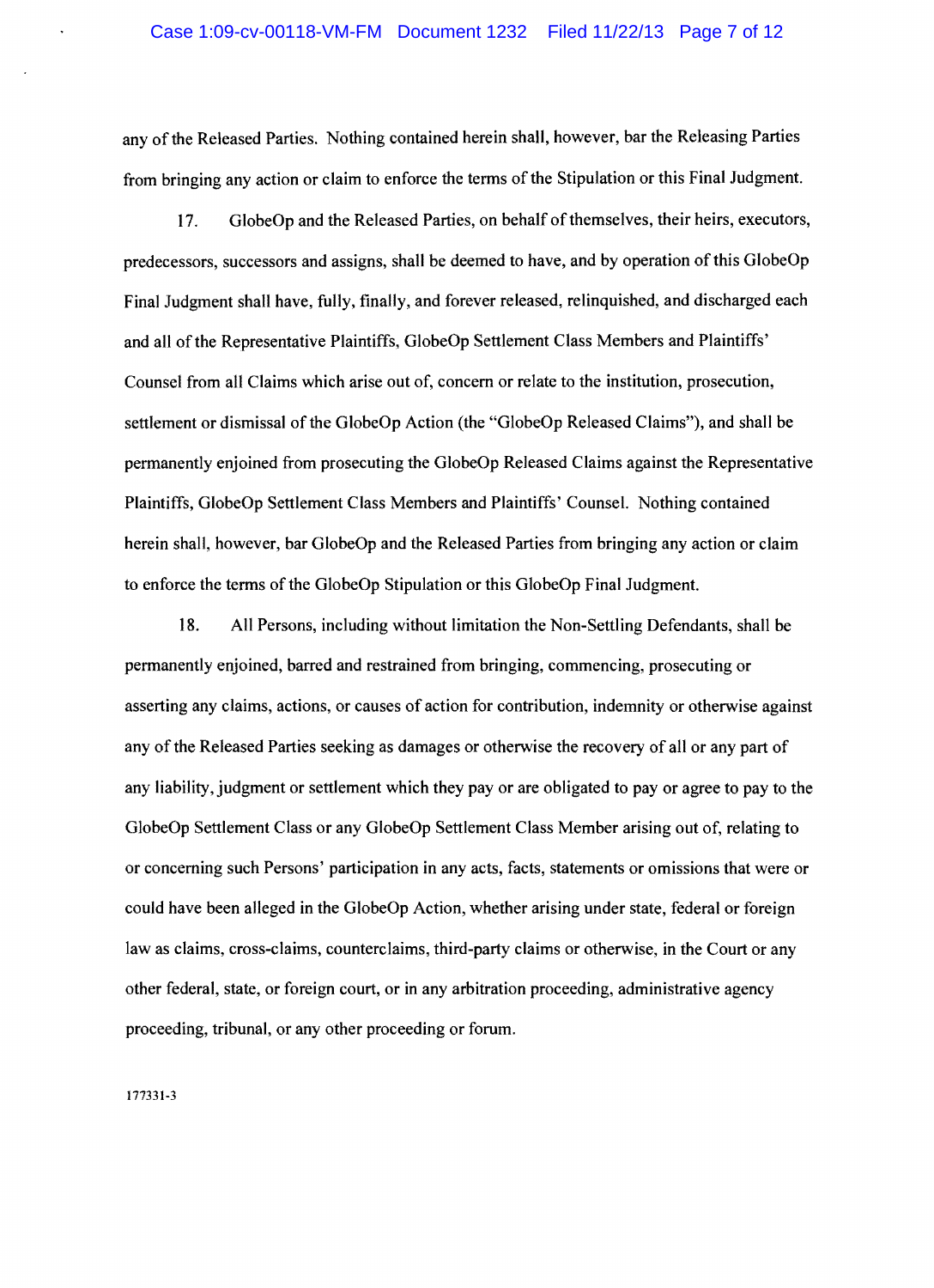19. The Released Parties shall be permanently enjoined, barred and restrained from bringing, commencing, prosecuting or asserting any claims, actions, or causes of action for contribution, indemnity or otherwise against any of the Non-Settling Defendants seeking as damages or otherwise the recovery of all or any part of any liability, judgment or settlement which they pay or are obligated to pay or agree to pay to the GlobeOp Settlement Class or any GlobeOp Settlement Class Member arising out of, relating to or concerning such Released Parties' participation in any acts, facts, statements or omissions that were or could have been alleged in the Action, whether arising under state, federal or foreign law as claims, cross-claims, counterclaims, third-party claims or otherwise, in the Court or any other federal, state, or foreign court, or in any arbitration proceeding, administrative agency proceeding, tribunal, or any other proceeding or forum.

20. Any final verdict or judgment that may be obtained by one or more of the Representative Plaintiffs or one or more of the other GlobeOp Settlement Class Members, whether individually or on behalf of a class, against one or more of the Non-Settling Defendants or other Person barred from seeking contribution pursuant to this GlobeOp Final Judgment (a "Non-Settling Defendant Judgment") shall be reduced, to the extent permitted by applicable law, by the greater of (i) the amount that corresponds to the percentage of responsibility attributed to the Released Parties under the Non-Settling Defendant Judgment; and (ii) the gross monetary consideration provided to such Representative Plaintiff or other GlobeOp Settlement Class Member or Members pursuant to this Stipulation.

21. The Court hereby finds that the proposed Plan of Allocation is a fair and reasonable method to allocate the Net Settlement Fund among Settlement Class Members and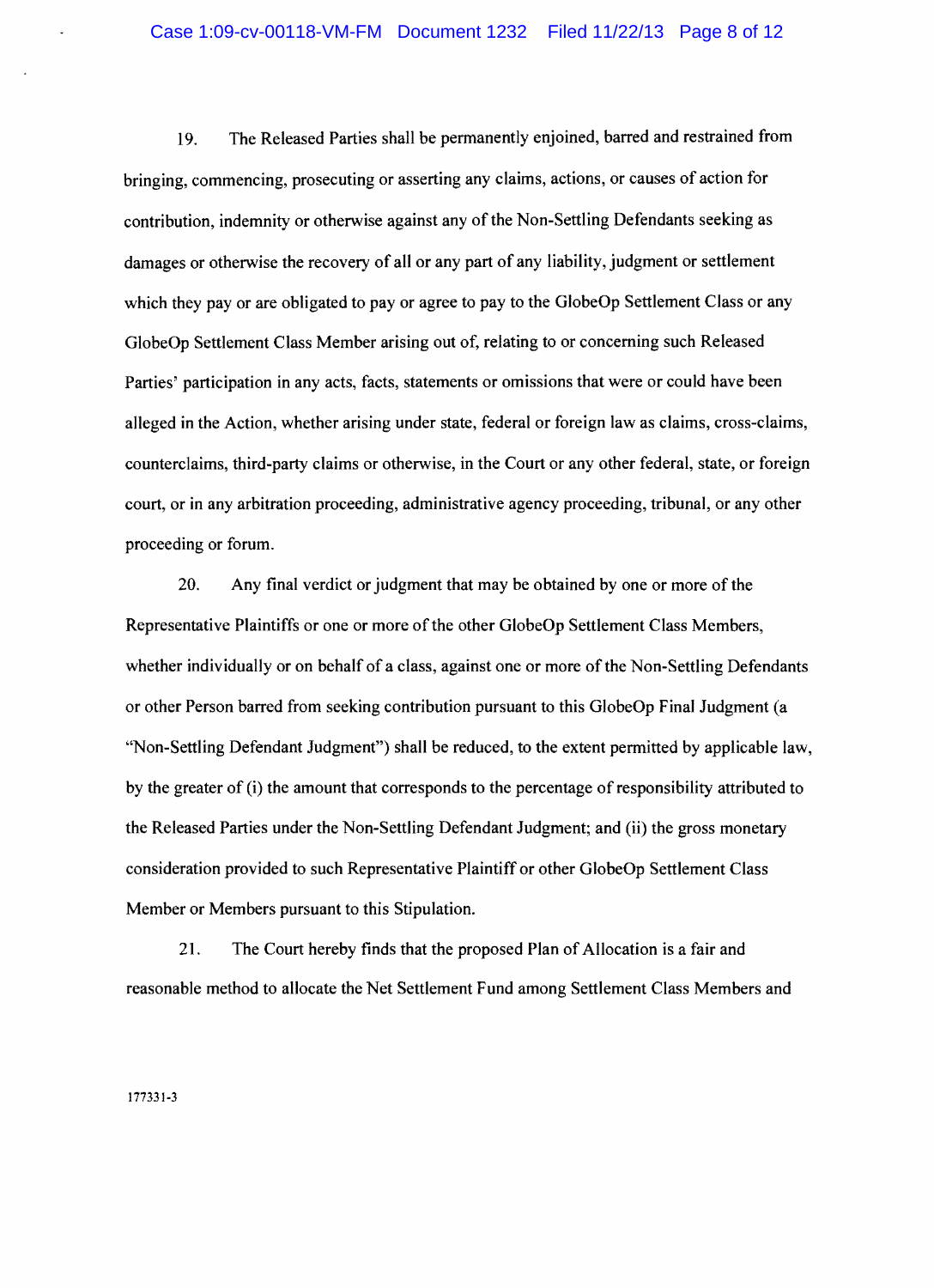directs that Plaintiffs' Lead Counsel implement the Plan of Allocation in accordance with the terms of the Stipulation.

22. Neither the Stipulation nor the Settlement contained therein, nor any act performed or document executed pursuant to or in furtherance of the Stipulation or the Settlement: (a) is or may be deemed to be or may be used as an admission, concession, or evidence of, the validity or invalidity of any Released Claims, the truth or falsity of any fact alleged by the Representative Plaintiffs, the sufficiency or deficiency of any defense that has been or could have been asserted in the Action, or of any wrongdoing, liability, negligence or fault of GlobeOp, the Released Parties, or any of them; (b) is or may be deemed to be or may be used as an admission of, or evidence of, any fault or misrepresentation or omission with respect to any statement or written document attributed to, approved or made by GlobeOp or the Released Parties in any civil, criminal or administrative proceeding in any court, administrative agency or other tribunal; (c) is or may be deemed to be or shall be used, offered or received against the Settling Parties, or each or any ofthem, as an admission, concession or evidence of the validity or invalidity of the Released Claims, the infirmity or strength of any claim raised in the Action, the truth or falsity of any fact alleged by the Representative Plaintiffs, Named Plaintiffs or the Settlement Class, or the availability or lack of availability of meritorious defenses to the claims raised in the Action; and/or (d) is or may be deemed to be or shall construed as or received in evidence as an admission or concession against the Settling Parties, or the Released Parties, or each or any of them, that any of Representative Plaintiffs' or GlobeOp Settlement Class Members' claims are with or without merit, that a litigation class should or should not be certified, that damages recoverable under the SCAC would have been greater or less than the Settlement Fund or that the consideration to be given pursuant to the GlobeOp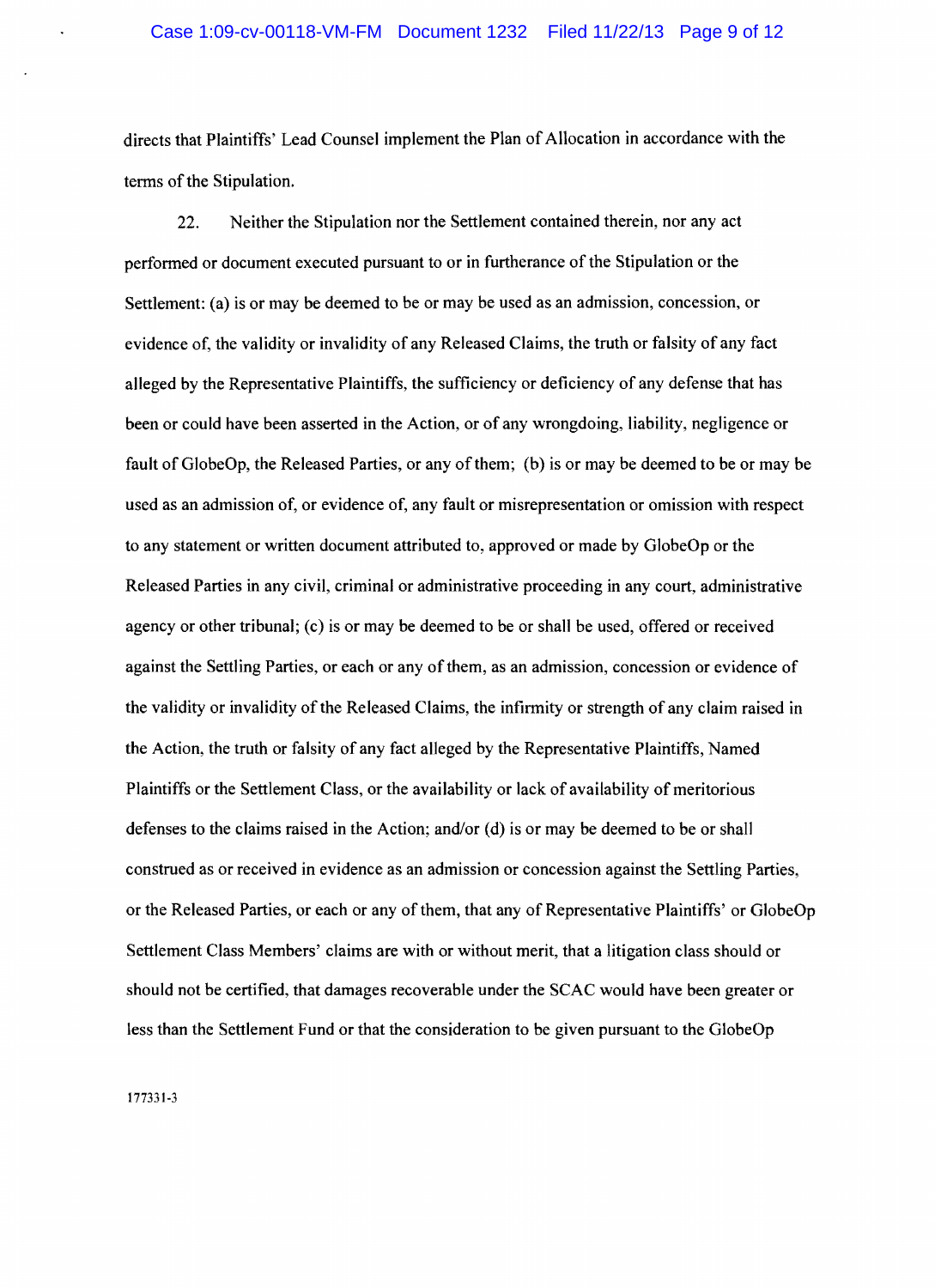Stipulation represents an amount equal to, less than or greater than the amount which could have or would have been recovered after trial.

23. The Released Parties may file the Stipulation and/or this Final Judgment in any other action that may be brought against them in order to support a defense or counterclaim based on principles of *res judicata,* full faith and credit, release, good faith settlement, judgment bar or reduction or any other theory of claim preclusion or issue preclusion or similar defense or counterclaim.

24. The Court finds that during the course of the GlobeOp Action, the Settling Parties and their respective counsel at all times complied with the requirements of Federal Rule of Civil Procedure 11.

25. In the event that the GlobeOp Settlement does not become effective in accordance with the terms of the GlobeOp Stipulation or the Effective Date does not occur, or in the event that the Settlement Fund, or any portion thereof, is returned to GlobeOp in accordance with the terms of the GlobeOp Stipulation, then this GlobeOp Final Judgment shall be vacated and rendered null and void to the extent provided by and in accordance with the GlobeOp Stipulation and, in such event, all orders entered and releases delivered in connection herewith shall be null and void to the extent provided by and in accordance with the Stipulation.

26. The foregoing orders solely regarding  $\mathbb{I}$  19-20 or the Plan of Allocation ( $\mathbb{I}$  21), shall in no way disturb or affect this Final Judgment and shall be separate and apart from this Final Judgment.

27. The Preliminary Approval Order is hereby amended to omit Paragraph 15 therein.

28. Except where a GlobeOp Settlement Class Member who submits a Request for Exclusion commences or otherwise prosecutes a Released Claim against a Released Party, all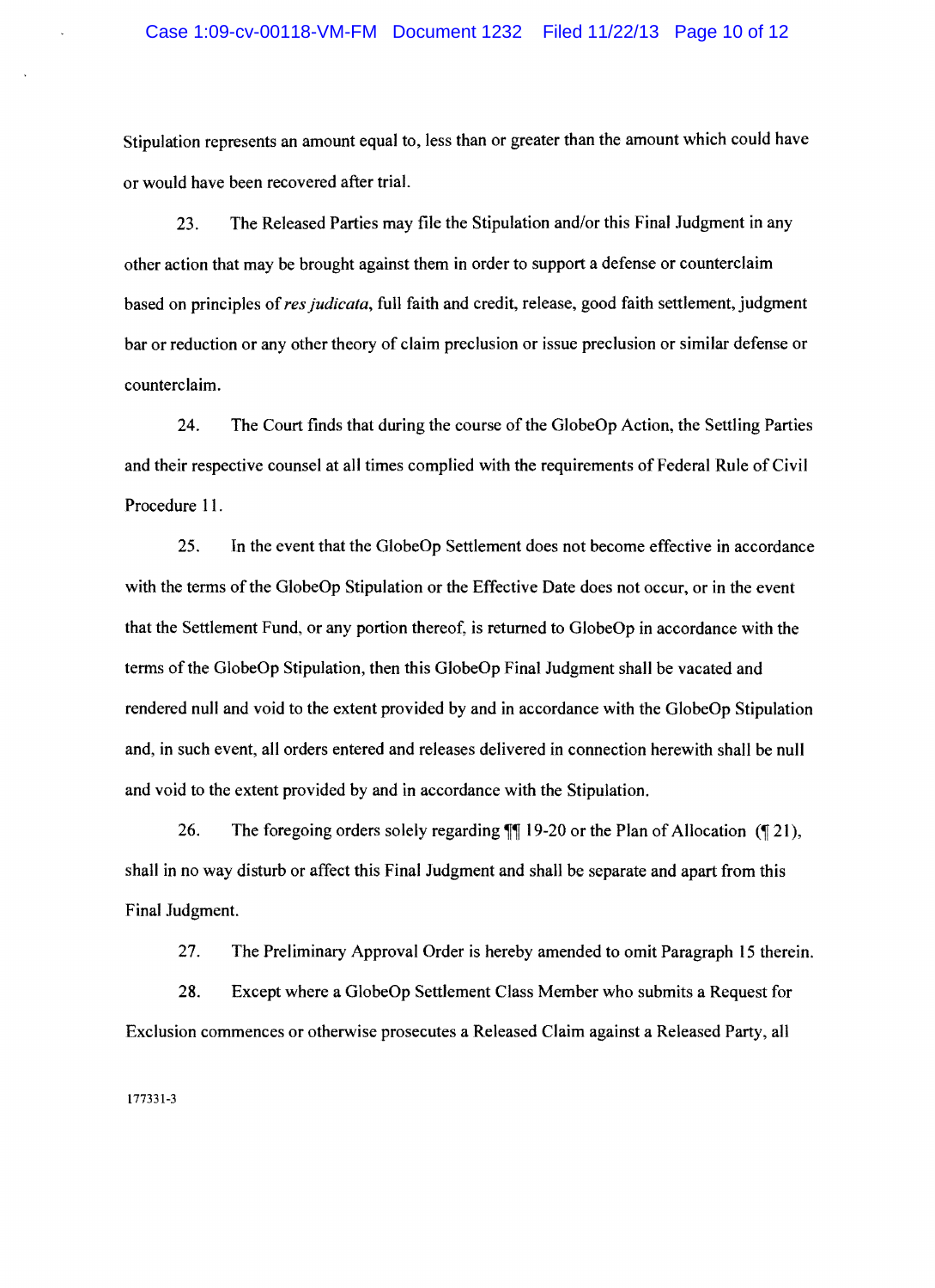information submitted by a GlobeOp Settlement Class Member in a Request for Exclusion or a Proof of Claim shall be treated as confidential protected information and may not be disclosed by the Claims Administrator, its affiliates or the Setting Parties to any third party absent a further order of this Court upon a showing of necessity, and any such information that is submitted to the Court shall be filed under seal.

29. The Court expressly determines that there is no just reason for delay in entering this Final Judgment and directs the Clerk of the Court to enter this Final Judgment pursuant to Fed. R. Civ. P. 54(b). Notwithstanding the foregoing, pursuant to 28 U.S.c. § 1715(d), this Final Judgment shall not become effective until December 26,2013.

30. Without affecting the finality of this Final Judgment in any way, exclusive jurisdiction is hereby retained over the Settling Parties, and the GlobeOp Settlement Class Members (subject to  $\lll 25$ ) for all matters relating to the GlobeOp Action, including (i) the administration, interpretation, effectuation or enforcement of the GlobeOp Stipulation and this GlobeOp Final Judgment, (ii) disposition of the Settlement Fund; and (iii) any application for attorneys' fees, costs, interest, and reimbursement of expenses in the Action.

DATED:  $22$  / 18 pm/s  $30/3$ 

 $\mathscr{J}_\mathscr{C}$ 

The Henorable Victor Marrero United States District